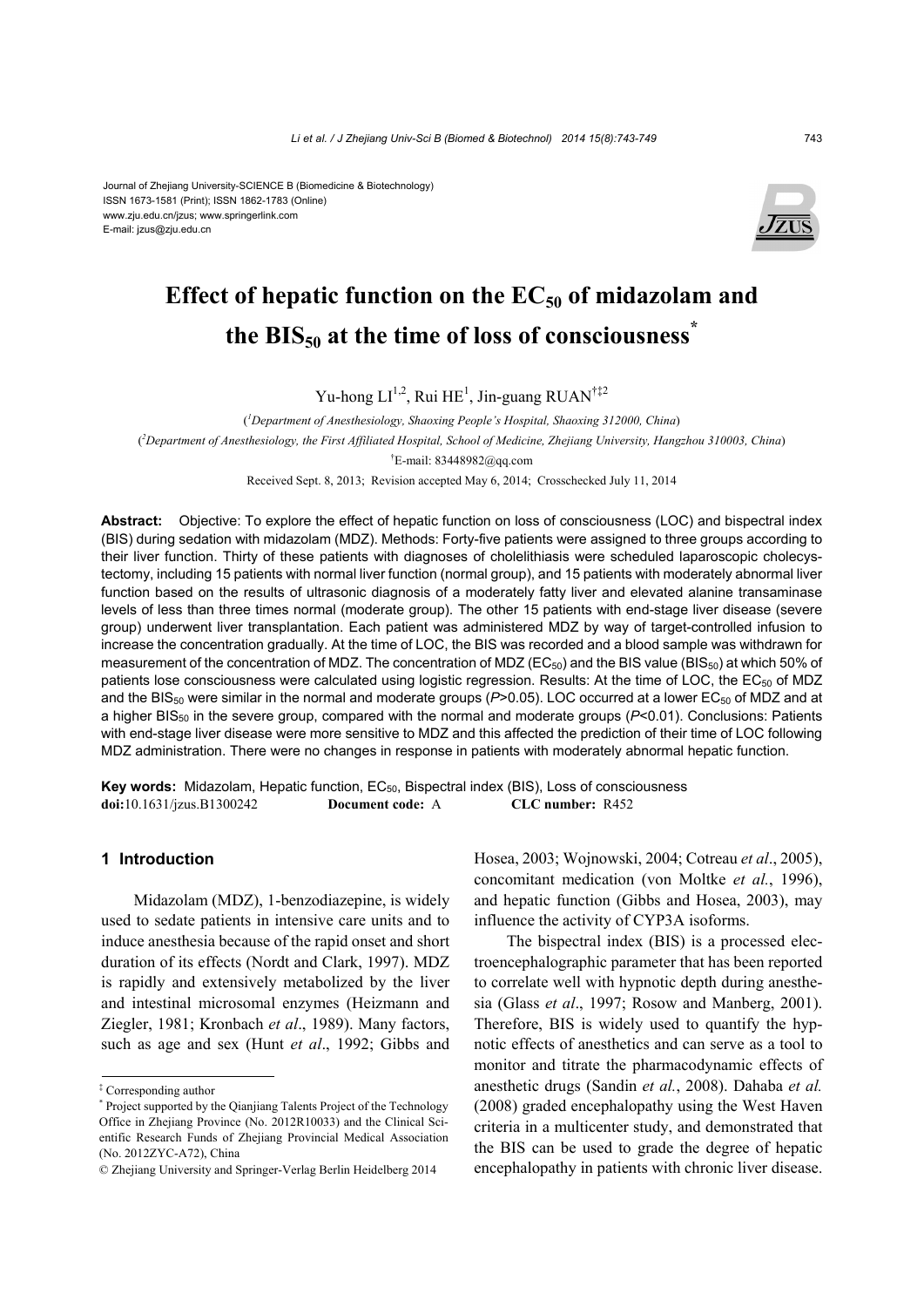They also found that BIS displayed a weak to moderate correlation with the serum concentration of ammonia and the Child-Pugh score. In patients with obstructive jaundice, Yang *et al.* (2010) found an increased sensitivity to isoflurane and a prolonged recovery time compared with controls.

Previous studies have shown that both the pharmacokinetics (MacGilchrist *et al.*, 1986; Pentikäinen *et al.*, 1989) and pharmacodynamics (Mac-Gilchrist *et al.*, 1986) of MDZ were significantly impaired in patients with hepatic cirrhosis. The effects of liver function on sensitivity to MDZ and prediction of the BIS for loss of consciousness (LOC) remain unclear. The main focus of this research was to examine the influence of liver function on the MDZ concentration and the BIS value at the time of LOC in patients. Our hypothesis was that liver function would influence the concentration of MDZ  $(EC_{50})$  and the BIS value  $(BIS_{50})$  at which 50% of patients lose consciousness. The results may provide guidance for clinicians using MDZ and the BIS when treating patients with liver malfunction.

#### **2 Materials and methods**

#### **2.1 Subjects**

Between June 2009 and May 2011, 45 patients were studied. Thirty of these patients diagnosed with cholelithiasis were scheduled for laparoscopic cholecystectomy, including 15 patients with normal liver function (normal group), and 15 with moderately abnormal liver function based on ultrasonic diagnosis of a moderately fatty liver and elevated alanine transaminase levels of less than three times normal (moderate group). The other 15 patients with end-stage liver disease (severe group) underwent liver transplantation. The protocol (reference number 20090150) was approved on 15 May 2009 by the Ethics Committee of the First Affiliated Hospital, School of Medicine, Zhejiang University (Hangzhou, China). Each patient gave his/her informed consent to participate. Patients were excluded from the study if they had serious impairment of respiratory, cardiovascular, renal, or endocrine function, or if they had received medication likely to interfere with the study's results.

## **2.2 Procedure**

No patients received premedication. After each patient arrived in the operating theatre, a radial artery was canulated for taking blood samples and continuous measurements of invasive blood pressure. Two intravenous trocars were placed in large forearm veins, one for infusion of MDZ and the other for infusion of fluid. The electrocardiogram (ECG), heart rate (HR), end-tidal carbon dioxide partial pressure (EtCO<sub>2</sub>), oxyhemoglobin saturation (SpO<sub>2</sub>), and invasive arterial blood pressure (ABP) were monitored throughout the study using a multifunction monitor (Datex-Ohmeda, Hoevelaken, the Netherlands). The depth of sedation of patients was assessed using a BIS sensor and the BIS index was recorded digitally on a BIS monitor, Model A-2000TM (Aspect Medical System, Natick, MA, USA).

#### **2.3 Drug administration and blood sample analysis**

Before the administration of MDZ, all patients received crystalloid solution (acetated Ringer's solution) at 20 ml/kg body weight. With patients breathing 100% oxygen (4 L/h) through an oxygen mask, MDZ was administered by a target-controlled infusion (TCI) using a TCI pump (Graseby 3500 pump, Graseby Medical Ltd., Colonial Way, Watford, Herts, UK) containing the pharmacokinetic model of Greenblatt *et al.* (1984): elimination rate constant  $(k_{10})$ , 0.015 min<sup>-1</sup>; central compartment to peripheral compartment transfer rate constant  $(k_{12})$ , 0.0139 min<sup>-1</sup>; peripheral compartment to central compartment transfer rate constant  $(k_{21})$ , 0.135 min<sup>-1</sup>; plasma-effect compartment balance rate constant  $(k_{e0})$ , 0.124 min<sup>-1</sup>. The system can display the total dose of MDZ at any time after infusion of MDZ is discontinued.

The MDZ infusion started from the target concentration of 50 ng/ml, which was increased by increments of 50 ng/ml every 30 s until LOC occurred, then the target concentration was set to zero to discontinue the infusion. Patients were checked every 5 s and LOC was determined by the loss of response to a verbal command, as described by Milne *et al.* (2003). When a patient suffered dyspnea, appropriate respiratory support was supplied. Hypotension was defined as a reduction of systolic blood pressure by more than 30% of the pre-anesthetic value or a systolic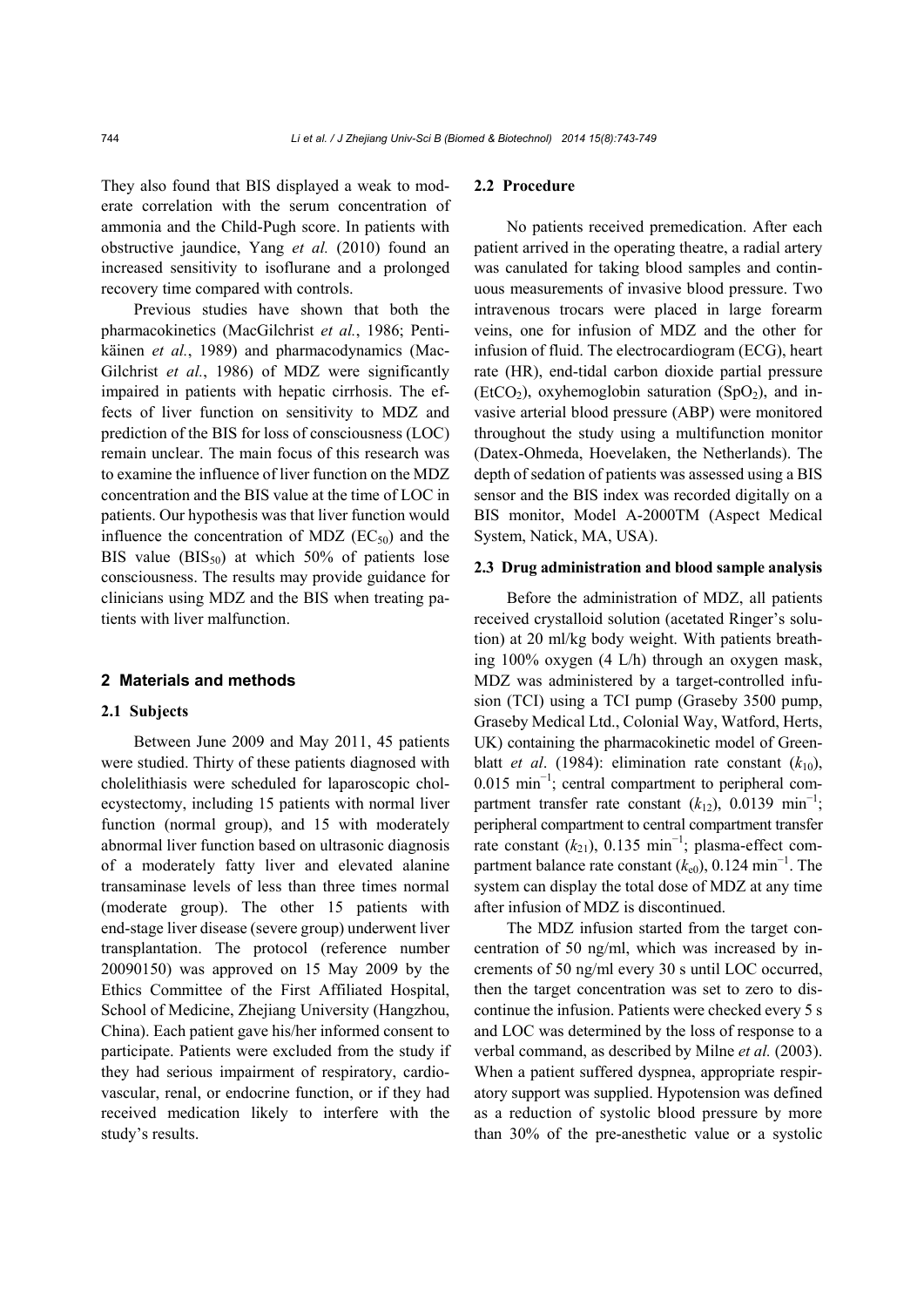blood pressure of less than 90 mmHg. Patients with hypotension received treatment with 6 mg of intravenous ephedrine and 300 ml of crystalloid fluids. Bradycardia was defined as an HR of less than 55 beats/min and was treated by administering 0.5 mg of intravenous atropine. On completion of the experimental evaluation, anesthesia started.

An arterial blood sample (5 ml) for measurement of the concentration of MDZ was drawn from the indwelling radial cannula at two time points: before and at the time of LOC. All samples were collected in heparinized tubes and centrifuged within 30 min of collection. The plasma was transferred to polypropylene tubes and frozen at −20 °C until assayed. MDZ concentrations in plasma were measured within 14 weeks by high-performance liquid chromatography (HPLC) with fluorescence detection (Luo *et al*., 2006).

### **2.4 Statistical analysis**

The following computer packages were used: Excel 2007 (Microsoft, Redmond, WA, USA), SPSS 11.5 (SPSS Inc., Chicago, IL, USA), and G\*Power 3.0.10 (University Kiel, Germany). Sample size estimation was based on a type I statistical error of 0.05 and a type II statistical error of 0.2 to detect a 20% reduction in the measured plasma concentration of MDZ required for LOC. It was estimated that 15 patients would be necessary for each of the three groups. Demographic data are presented as a mean± standard deviation (SD) or count (number) as appropriate. Averages were analyzed using analysis of variance (ANOVA; more than two groups), while counts or proportions were analyzed using Fisher's exact test. The  $EC_{50}$  of MDZ and  $BIS_{50}$  for LOC were estimated by probit analysis. Statistical significance was defined as *P*<0.05 (two-tailed). Correlations between parameters were evaluated by simple and multiple linear regression analysis. Assessment of the linear association between the probability of unconsciousness and the measured MDZ concentration and corresponding BIS at the time of LOC was performed using logistical regression. The curves were fitted using Pearson goodness-of-fit tests with a natural response rate calculated from the data.

### **3 Results**

Twenty-two men and twenty-three women were recruited in our study. Demographic data for all the subjects are presented in Table 1. There were no significant differences in age, body weight, or height among the three groups. Compared with the normal group, the levels of alanine transaminase (ALT) in the moderate and severe groups were significantly higher (*P*<0.01), while compared with the severe group, the serum albumin (ALB) levels were significantly higher in normal and moderate groups (*P*<0.01). The ABP, HR, and  $SpO<sub>2</sub>$  in all patients remained within normal limits throughout the study. The number of patients suffering from hypotension did not differ among the groups. Two patients received 6 mg ephedrine boluses during the study because of hypotension.

The linear range of MDZ detected was 20– 500 ng/ml and the limit of detection of MDZ in plasma was about 15 ng/ml. The coefficient of variation of this HPLC method was less than 10% within the range of concentrations measured in this study. The results for the  $EC_{50}$  of MDZ and the  $BIS_{50}$  for LOC (95% confidence interval (CI)) for each group are listed in Table 2. Logistic regression analysis showed that the  $EC_{50}$  of MDZ for LOC in the severe group was significantly lower (*P*<0.05), while the  $BIS_{50}$  was significantly higher compared with the corresponding values in the normal and moderate groups (*P*<0.05). Regression analysis showed a coefficient of correlation between the concentration of MDZ at LOC and ALT (*r*=−0.542), and a correlation with ALB ( $r=0.590$ ). The coefficient of correlation between the BIS at LOC and ALT was *r*=0.630, and

 $40 \pm 2^c$ 

Group Age (year) Weight (kg) Height (m) Male/female ALT (U) ALB (g/ml) Normal  $(n=15)$   $39\pm9$   $61\pm8$   $1.66\pm0.08$   $7/8$   $25\pm5^{bc}$   $41\pm3^{c}$ 

Severe (*n*=15) 43±11 64±7 1.67±0.08 7/8 508±173 23±3

Moderate (*n*=15) 42±11 62±10 1.68±0.09 8/7 110±9<sup>c</sup>

**Table 1 Characteristics and hepatic function of the subjects** 

Data are reported as mean $\pm$ SD, except for the values of male/female.  $\frac{b}{P}$   $\lt$ 0.01, vs. the moderate group;  $\frac{c}{P}$   $\lt$ 0.01, vs. the severe group. ALT: alanine transaminase; ALB: albumin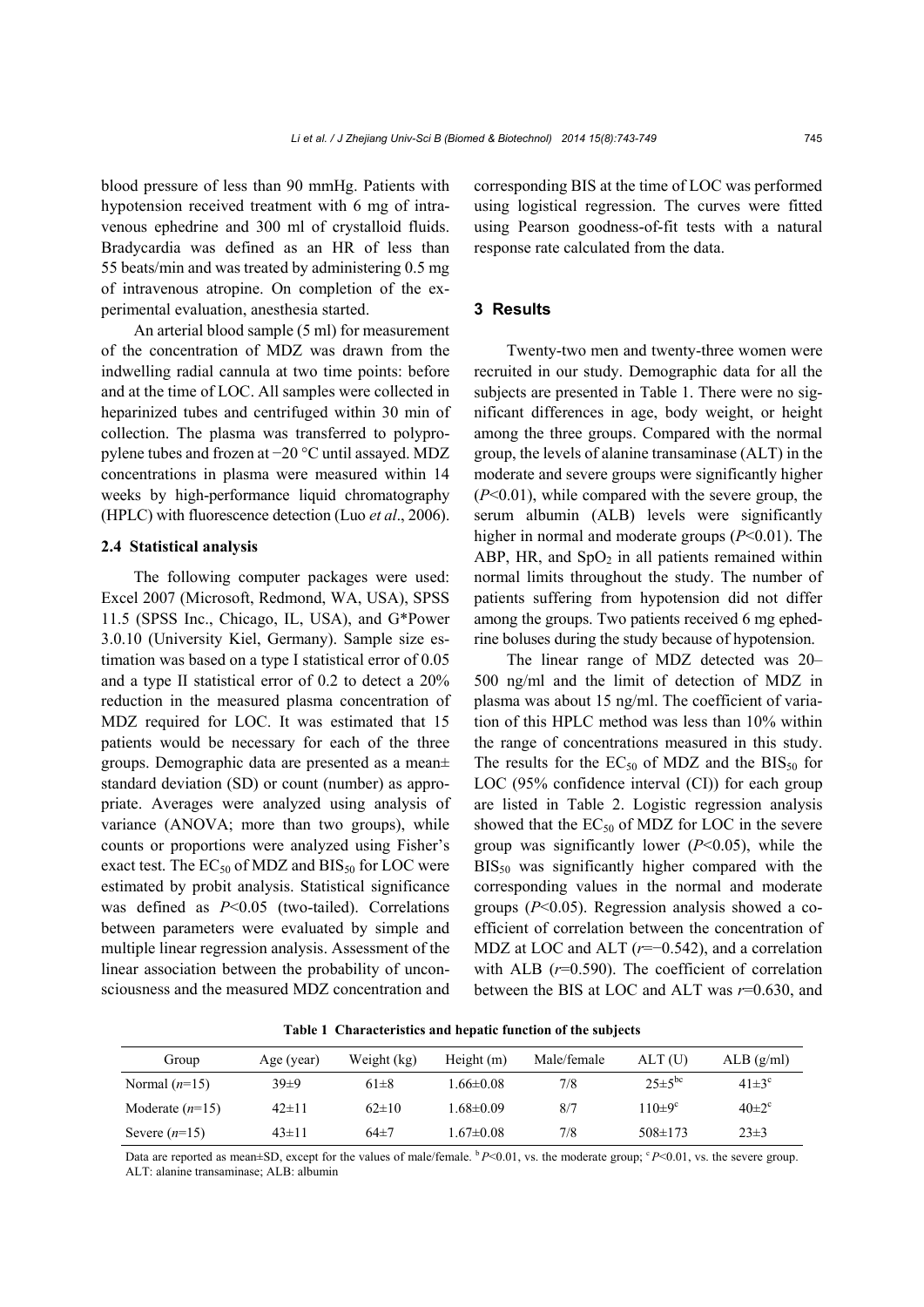*r*=0.681 for the correlation with ALB. All correlation coefficients from the regression analysis were much lower than 0.5, indicating that ALT and ALB explained less than 50% of the concentration of MDZ and of the BIS at LOC.

Fig. 1 demonstrates the relationship between the probability of unconsciousness and the concentration of MDZ and the BIS. Compared with the normal and moderate groups, in the severe group the MDZ concentration curve shifted to the left, whereas the BIS curve shifted to the right.

Table 2 Results of EC<sub>50</sub> of midazolam (MDZ) and BIS<sub>50</sub> **for loss of consciousness (LOC)**

| Group             | $EC_{50}$ (ng/ml)         | $BIS_{50}$     |
|-------------------|---------------------------|----------------|
| Normal $(n=15)$   | $310.4 (226.5 - 317.7)^*$ | 51 $(49-61)^*$ |
| Moderate $(n=15)$ | 294.8 $(246.0 - 316.3)^*$ | 52 $(48-59)^*$ |
| Severe $(n=15)$   | 220.0 (188.3–233.2)       | $69(67-72)$    |

Values in parentheses are 95% confidence intervals (CIs). \* *P*<0.05 vs. the severe group

The estimates of the logistic model for plasma MDZ concentration and the BIS value at LOC are shown in Table 3. None of the goodness-of-fit Chi square values were significant, and so no heterogeneity factor was used in the calculation of confidence limits.

# **4 Discussion**

To the best of our knowledge, this is the first study to specifically assess the effect of hepatic function on the  $EC_{50}$  of MDZ and the BIS<sub>50</sub> at LOC. The main purpose of the study was to explore whether hepatic function influences the sensitivity to MDZ. The results indicated that patients with severe hepatic dysfunction required less MDZ to lose consciousness. The study also showed that the patients with endstage liver disease lost consciousness at higher BIS values than those with normal or moderately abnormal liver function.



**Fig. 1 Probability of unconsciousness versus the BIS values (a) and midazolam (MDZ) concentration (b)**  Compared with the normal and moderate groups, in the severe group the MDZ concentration curve shifted to the left, whereas the BIS curve shifted to the right

**Table 3 Estimates of the probit models for the plasma concentration of midazolam (MDZ) and the BIS value at loss of consciousness (LOC)**

| Group    | Independent<br>variable | Estimate of natural<br>response rate | Intercept <sup>®</sup> | Regression<br>coefficient | P-value for Pearson<br>goodness-of-fit |
|----------|-------------------------|--------------------------------------|------------------------|---------------------------|----------------------------------------|
| Normal   | MDZ concentration       | 0.26                                 | $-82.91 \pm 38.50$     | $33.27 \pm 15.36$         | 0.660                                  |
| $(n=15)$ | <b>BIS</b>              | 0.05                                 | $22.28 \pm 5.28$       | $-12.95\pm3.17$           | 1.000                                  |
| Moderate | MDZ concentration       | 0.17                                 | $-28.24 \pm 7.77$      | $11.44\pm3.07$            | 0.921                                  |
| $(n=15)$ | <b>BIS</b>              | 0                                    | $18.79 \pm 3.59$       | $-10.96\pm2.17$           | 0.999                                  |
| Severe   | MDZ concentration       | 0.15                                 | $-32.14\pm9.53$        | $13.71 \pm 3.99$          | 0.842                                  |
| $(n=15)$ | <b>BIS</b>              | 0.08                                 | $60.42 \pm 12.77$      | $-32.86 \pm 7.01$         | 1.000                                  |

Data are reported as mean±standard error (SE)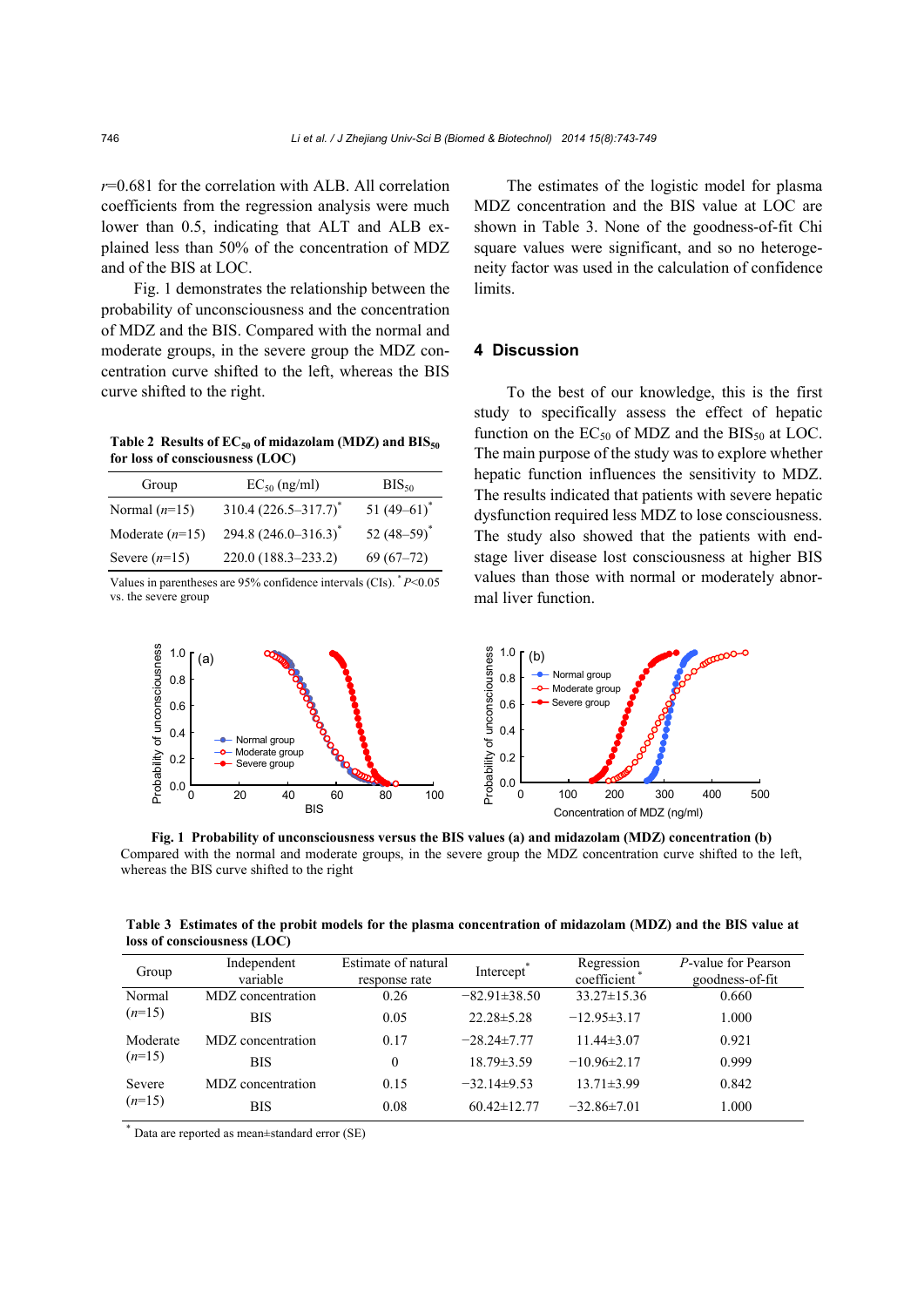Previous studies have reported conflicting findings concerning altered cerebral sensitivity to MDZ or other hipnotic drugs in cirrhotic patients. Mac-Gilchrist *et al.* (1986) showed that alcoholic cirrhosis was associated with significantly delayed elimination of MDZ and greater sedation after intravenous administration of MDZ. In a later study, Pentikäinen *et al.* (1989) reported that the elimination of MDZ was significantly retarded, but not the hypnotic effects, in patients with cirrhosis. Yang *et al.* (2010) reported that patients with jaundice needed a lower minimum alveolar concentration (MAC) of isoflurane than normal patients to achieve the same depth of anesthesia. On the contrary, being at the BIS-guided equal-anesthetic level, they have more hypotension and bradycardia during surgery than patients without hyperbilirubinemia. Song *et al.* (2005) showed that the MAC for achieving a 50% probability of no response to a verbal command of desflurane for patients with obstructive jaundice decreased significantly compared with that for non-jaundiced controls (*P*<0.001). Conflicting findings have been reported by Song *et al*. (2009) concerning the influence of jaundice on sensitivity to propofol. Song *et al*. (2009) demonstrated that obstructive jaundice with serum total bilirubin levels of from 7.8 to 362.8 μmol/L has no effect on propofol pharmacodynamics assessed by the BIS and mean arterial pressure. Wu *et al.* (2013) demonstrated that patients with liver dysfunction required less propofol to attain an equal anesthetic level guided by the BIS. Our results are consistent with those from the pharmacodynamic study of volatile anesthetics by Yang *et al.* (2010), and the studies by MacGilchrist *et al.* (1986) and Wu *et al.* (2013). Different results might arise partly from differences in study protocols.

The concept of the MAC for inhalation anesthetics is well known and widely used to ensure that patients receive adequate anesthesia, thus preventing intraoperative awareness (Zbinden *et al*., 1994). A similar concept is applied to intravenous anesthetic agents and is known as the median effective concentration, the  $EC_{50}$  (Smith *et al.*, 1994). This is a very practical clinical concept because it tends to predict the concentrations of propofol both in the plasma and in the effect site simulated by different pharmacokinetic models (White and Kenny, 1990; Shafer and Gregg, 1992; Smith *et al*., 1994). Both the MAC for

volatile anesthetics and median effect site concentrations for intravenous anesthetics can be expressed by a variety of clinical end-points such as tracheal intubation, extubation, body movement, awareness, recall, or hemodynamic responses. In the current study, we focused mainly on LOC.

Foley *et al.* (1950) first reported that the delta activity of the visual electroencephalogram (EEG) correlated well with the conscious state of patients with hepatic coma. Dahaba *et al*. (2008) revealed a complete separation between controls and each of the West Haven grades 1 to 4 based on the BIS, with BIS cut-off values of 95 for controls versus West Haven grade 1, 85 for grade 1 versus grade 2, 70 for grade 2 versus grade 3, and 55 for grade 3 versus grade 4, yielding agreement between the BIS classification and West Haven grades in 40 of 46 validation patients (87%). Thus, they concluded that the BIS represents a simple and objective neurophysiological measure for grading and monitoring the degree of involvement of the central nervous system in patients with chronic liver disease.

The results of the present study suggest that patients with hepatic encephalopathy are more sensitive to hypnotic drugs. A disorder between excitatory and inhibitory synaptic transmission in the parahippocampal gyrus might provide a possible explanation (Jenkins *et al*., 1996; Franks and Lieb, 1998; Mennerick *et al*., 1998; Yamakura and Harris, 2000). Further experiments are needed to explore the specific mechanism. In this study, some of the patients with end-stage liver disease were suffering different degrees of hepatic encephalopathy. Failure to recruit patients according to their degree of illness is one limitation of the present study. Further studies are needed to explore the possible influence of hepatic encephalopathy on the  $BIS_{50}$  and  $EC_{50}$  of hypnotics.

In summary, we have investigated the effect of hepatic function on the LOC and the BIS in patients. We demonstrated that patients with end-stage liver disease were more sensitive to MDZ and the prediction of the timing of LOC following MDZ treatment was affected, while there were no changes in patients with moderately abnormal hepatic function. Clinicians should be aware of the possible need to reduce anesthesia or the sedation dose of MDZ for patients with hepatic dysfunction.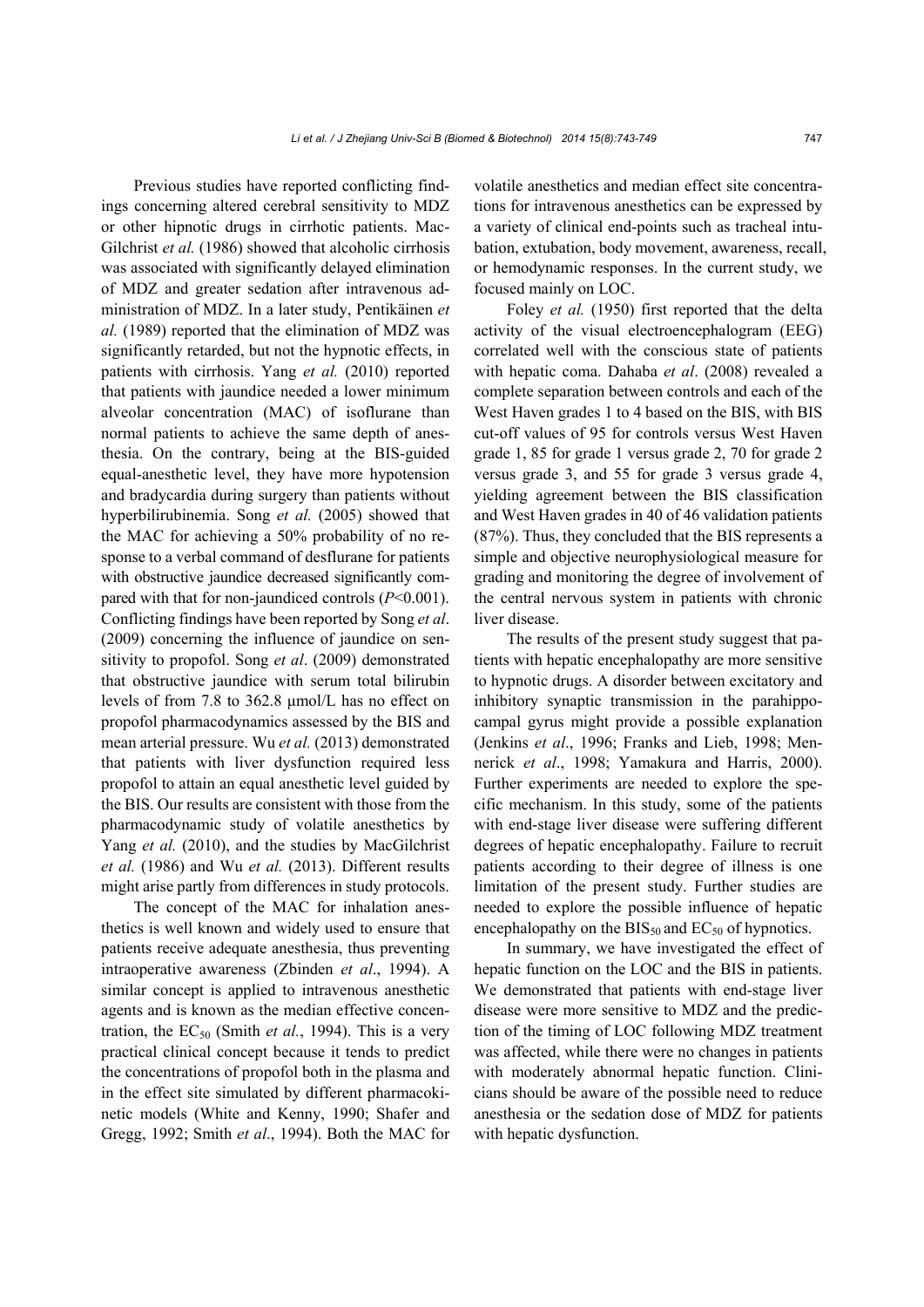#### **Acknowledgements**

We thank Dr. Fang-ping BAO, the anesthesiologist of the First Affiliated Hospital, School of Medicine, Zhejiang University, China, for his assistance during the experiments.

#### **Compliance with ethics guidelines**

Yu-hong LI, Rui HE, and Jin-guang RUAN declare that they have no conflict of interest.

All procedures followed were in accordance with the ethical standards of the responsible committee on human experimentation (institutional and national) and with the Helsinki Declaration of 1975, as revised in 2008 (5). Informed consent was obtained from all patients for being included in the study. Additional informed consent was obtained from all patients for which identifying information is included in this article.

### **References**

- Cotreau, M.M., von Moltke, L.L., Greenblatt, D.J., 2005. The influence of age and sex on the clearance of cytochrome P450 3A substrates. *Clin. Pharmacokinet*., **44**(1):33-60. [doi:10.2165/00003088-200544010-00002]
- Dahaba, A.A., Worm, H.C., Zhu, S.M., *et al*., 2008. Sensitivity and specificity of bispectral index for classification of overt hepatic encephalopathy: a multicentre, observer blinded, validation study. *Gut*, **57**(1):77-83. [doi:10.1136/ gut.2007.129130]
- Foley, J.M., Watson, C.W., Adams, R.D., 1950. Significance of the electroencephalographic changes in hepatic coma. *Trans. Am. Neurol. Assoc*., **51**:161-165.
- Franks, N.P., Lieb, W.R., 1998. Which molecular targets are most relevant to general anaesthesia? *Toxicol. Lett*., **100-101**:1-8.
- Gibbs, M.A., Hosea, N.A., 2003. Factors affecting the clinical development of cytochrome P450 3A substrates. *Clin. Pharmacokinet*., **42**(11):969-984. [doi:10.2165/00003088- 200342110-00003]
- Glass, P.S., Bloom, M., Kearse, L., *et al*., 1997. Bispectral analysis measures sedation and memory effects of propofol, midazolam, isoflurane, and alfentanil in healthy volunteers. *Anesthesiology*, **86**(4):836-847. [doi:10.1097/ 00000542-199704000-00014]
- Greenblatt, D.J., Abernethy, D.R., Locniskar, A., *et al*., 1984. Effect of age, gender, and obesity on midazolam kinetics. *Anesthesiology*, **61**(1):27-35. [doi:10.1097/00000542-1984 07000-00006]
- Heizmann, P., Ziegler, W.H., 1981. Excretion and metabolism of 14C-midazolam in humans following oral dosing. *Arzneimittelforschung*, **31**(12a):2220-2223.
- Hunt, C.M., Westerkam, W.R., Stave, G.M., 1992. Effect of age and gender on the activity of human hepatic CYP3A. *Biochem. Pharmacol*., **44**(2):275-283. [doi:10.1016/0006- 2952(92)90010-G]
- Jenkins, A., Franks, N.P., Lieb, W.R., 1996. Actions of general anaesthetics on  $5-HT_3$  receptors in N1E-115 neuroblastoma cells. *Br. J. Pharmacol*., **117**(7):1507-1515. [doi:10.

1111/j.1476-5381.1996.tb15314.x]

- Kronbach, T., Mathys, D., Umeno, M., *et al*., 1989. Oxidation of midazolam and triazolam by human liver cytochrome P450IIIA4. *Mol. Pharmacol*., **36**(1):89-96.
- Luo, N.F., Zhang, W.S., Jia, M.X., *et al*., 2006. Determination of midazolam in plasma by RP-HPLC. *West China Pharm. J.*, **21**(4):384-385 (in Chinese).
- MacGilchrist, A.J., Birnie, G.G., Cook, A., *et al*., 1986. Pharmacokinetics and pharmacodynamics of intravenous midazolam in patients with severe alcoholic cirrhosis. *Gut*, **27**(2):190-195. [doi:10.1136/gut.27.2.190]
- Mennerick, S., Jevtovic-Todorovic, V., Todorovic, S.M., *et al*., 1998. Effects of nitrous oxide on excitatory and inhibitory synaptic transmission in hippocampal cultures. *J. Neurosci*., **18**(23):9716-9726.
- Milne, S.E., Troy, A., Irwin, M.G., *et al*., 2003. Relationship between bispectral index, auditory evoked potential index and effect-site  $EC_{50}$  for propofol at two clinical end-points. *Br. J. Anaesth*., **90**(2):127-131. [doi:10.1093/bja/aeg035]
- Nordt, S.P., Clark, R.F.J., 1997. Midazolam: a review of therapeutic uses and toxicity. *J. Emerg. Med*., **15**(3): 357-365. [doi:10.1016/S0736-4679(97)00022-X]
- Pentikäinen, P.J., Välisalmi, L., Himberg, J.J., *et al*., 1989. Pharmacokinetics of midazolam following intravenous and oral administration in patients with chronic liver disease and in healthy subjects. *J. Clin. Pharmacol*., **29**(3): 272-277. [doi:10.1002/j.1552-4604.1989.tb03327.x]
- Rosow, C., Manberg, P.J., 2001. Bispectral index monitoring. *Anesthesiol. Clin. N. Amer.*, **19**(4):947-966. [doi:10.1016/ S0889-8537(01)80018-3]
- Sandin, M., Thörn, S.E., Dahlqvist, A., *et al*., 2008. Effects of pain stimulation on bispectral index, heart rate and blood pressure at different minimal alveolar concentration values of sevoflurane. *Acta Anaesthesiol. Scand*., **52**(3): 420-426. [doi:10.1111/j.1399-6576.2007.01569.x]
- Shafer, S.L., Gregg, K.M., 1992. Algorithms to rapidly achieve and maintain stable drug concentrations at the site of drug effect with a computer-controlled infusion pump. *J. Pharmacokinet. Biopharm*., **20**(2):147-169. [doi:10. 1007/BF01070999]
- Smith, C., McEwan, A.I., Jhaveri, R., *et al*., 1994. The interaction of fentanyl on the Cp50 of propofol for loss of consciousness and skin incision. *Anesthesiology*, **81**(4): 820-828. [doi:10.1097/00000542-199410000-00008]
- Song, J.C., Zhang, M.Z., Lu, Z.J., *et al*., 2009. The effects of obstructive jaundice on the pharmacodynamics of propofol: does the sensitivity of intravenous anesthetics change among icteric patients? *Acta Anesthesiol. Scand.*, **53**(6):1329-1335.
- Song, J.G., Cao, Y.F., Yang, L.Q., *et al*., 2005. Awakening concentration of desflurane is decreased in patients with obstructive jaundice. *Anesthesiology*, **102**(3):562-565.
- von Moltke, L.L., Greenblatt, D.J., Schmider, J., *et al*., 1996. Midazolam hydroxylation by human liver microsomes *in vitro*: inhibition by fluoxetine, norfluoxetine, and by azole antifungal agents. *J. Clin. Pharmacol*., **36**(9):783-791.